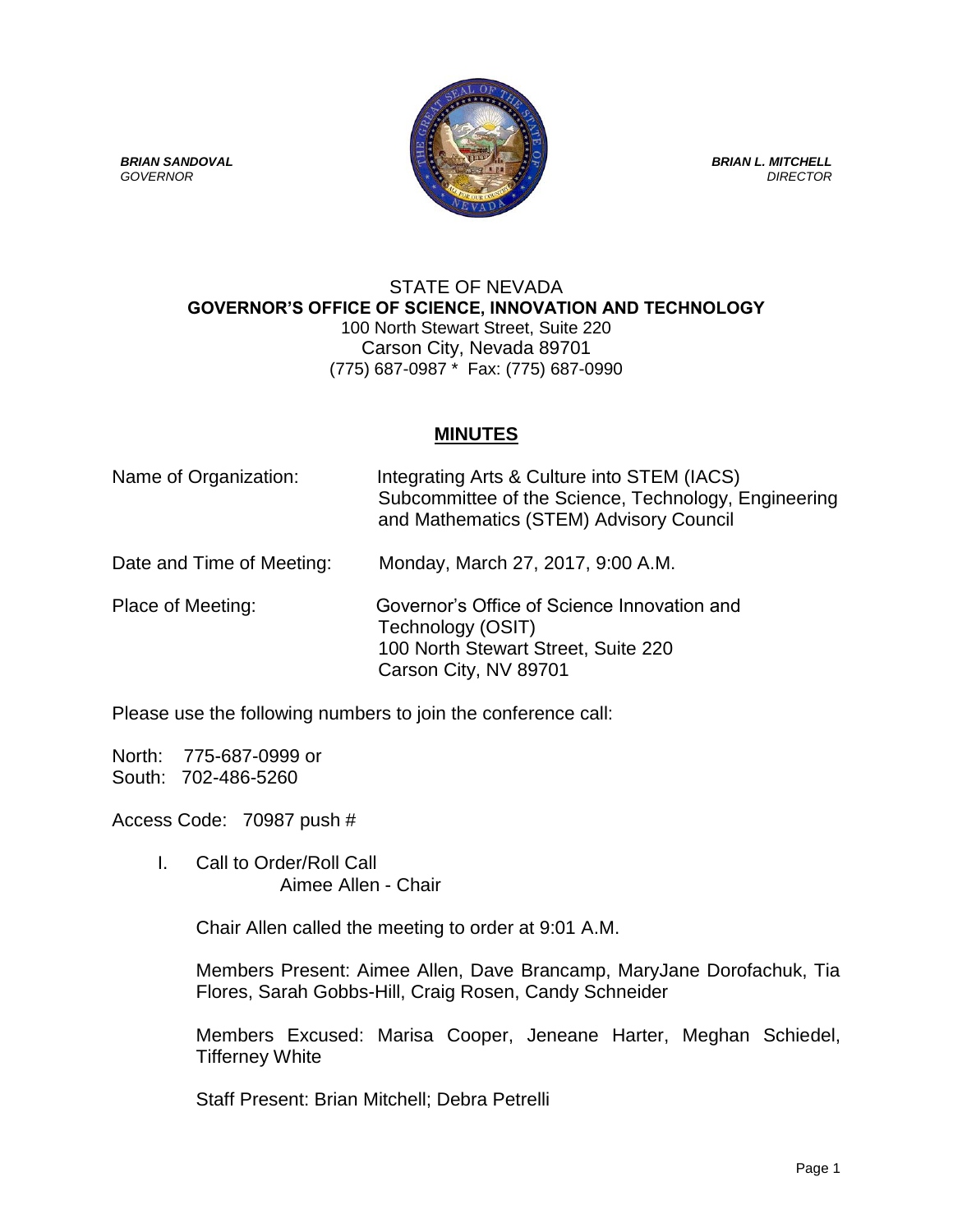II. Public Comment (No action may be taken upon a matter raised under public comment period unless the matter itself has been specifically included on an agenda as an action item.)

There was no public comment.

III. Welcoming Remarks Aimee Allen – Chair

> Chair Allen welcomed everyone and said she was delighted with everyone's feedback.

- IV. Proposed State and Federal Policies / Budget: (For information only)
	- 1. Nevada: SB 241
	- 2. Federal Legislation and Budget for STEM / Arts Education Candy Schneider, Vice President of Education and Outreach at the Smith Center, Las Vegas, Nevada Aimee Allen - Chair

Chair Allen referred the Subcommittee to Nevada Legislative Senate Bill 241 (SB241), which provides for the establishment of the State Seal of STEM (Science, Technology, Engineering and Mathematics) Program and the State Seal of STEAM (Science, Technology, Engineering, the Arts and Mathematics) Program, specifically for high school graduates. Mr. Mitchell updated the Subcommittee on SB241. He said it was introduced on March 7, 2017, and would establish criteria for students to either get a seal on their diploma for STEM or STEAM. It would also require the Board of Education to establish the process. He said there has been discussion to make some slight tweaks to the requirements in the bill as it was introduced. He requested any feedback the Subcommittee may have regarding the bill, which could be passed along to the bill's sponsors.

Chair Allen said she had previously spoken with Subcommittee members, Candy Schneider and Marisa Cooper about the bill. Some feedback from those conversations included the required credits regarding the Arts. She said they are folded into a general, either Arts or Humanities, set of credits. She said this Subcommittee should advocate for distinction of that definition of Humanities and what constitutes Humanities, because currently the definition is fairly broad within state requirements for high school graduation. She added if a student has this seal on their high school diploma suggesting they have had various expose in what constitutes STEAM, she suggested there be some distinction for what that actually is. Ms. Dorofachuk added if we are looking at Arts into STEM, we need to be more specific about those four credits. Ms. Flores said we need to define further what classes need to be offered or taken to receive that certificate or seal. She added Humanities classes are important, but not sure how they integrate into STEAM.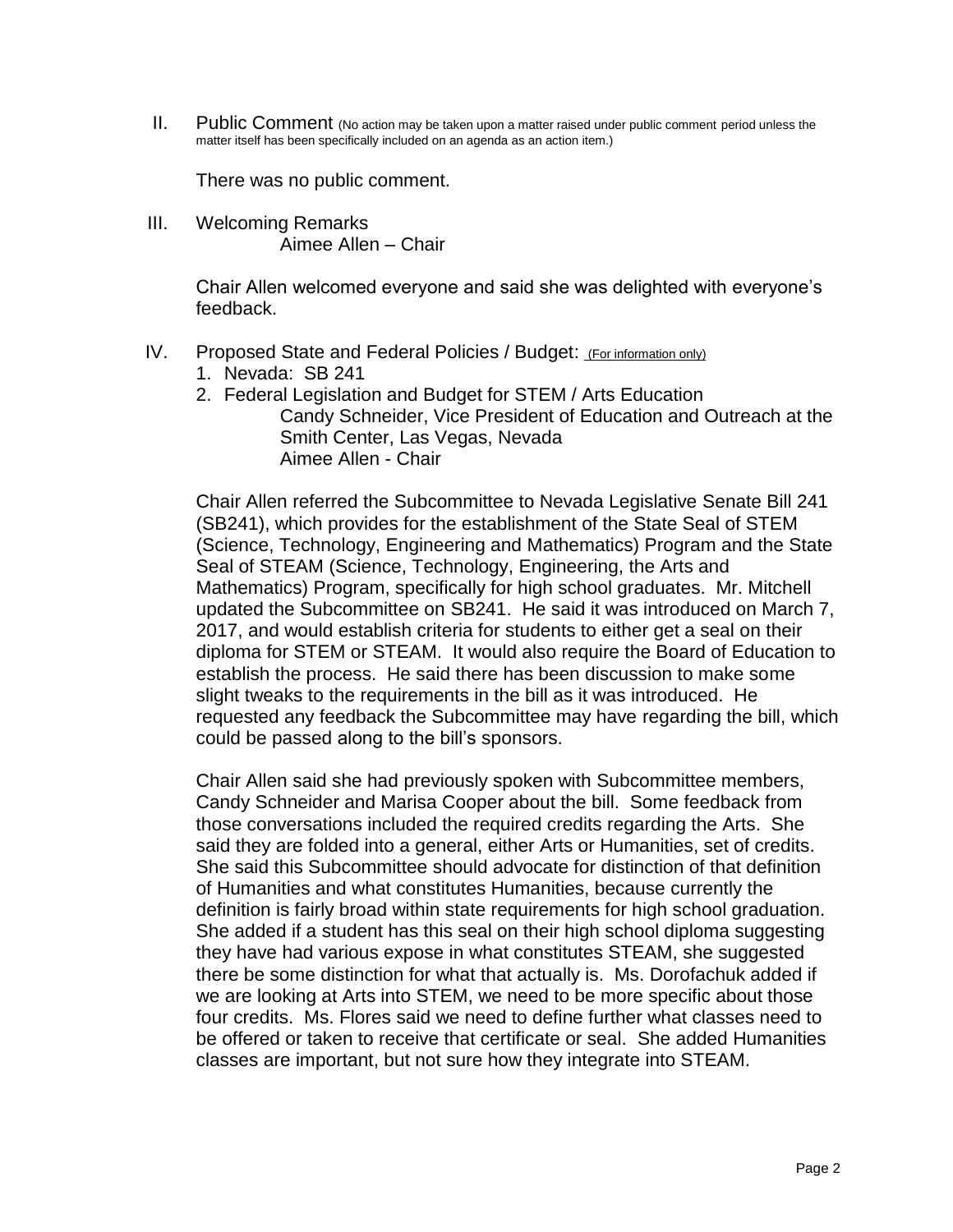Mr. Mitchell suggested changing the wording from "Arts and Humanities" to "Fine Arts," and asked if that would be an improvement. The Subcommittee agreed it would make an improvement. Chair Allen said particularly because of the efforts that have gone into getting the National Art Standards acquired by the State. Ms. Gobbs-Hill asked whether any specific experiences would be excluded by using "Fine Arts" and asked whether photography or music are considered Fine Arts. Ms. Flores responded both of those disciplines are considered Fine Arts. She added, media arts are also included such as graphic design.

Mr. Brancamp said SB241 is still in the drafting phase and added that Legislators know there are changes in the works and agreed with Mr. Mitchell that using "Fine Arts" in place of "Arts and Humanities" would work better. Ms. Schneider said she agrees the "Fine Arts" component is better as opposed to "Arts and Humanities." She also added the integration piece may be the most important and believes it defines STEAM. She said the bill speaks strongly for the end result of a seal on a graduation diploma. Chair Allen referred to a report put together by this group prior to becoming a permanent Subcommittee, and said it makes a clear, concise distinction to the value and merit of the Arts and STEM and would provide Mr. Mitchell a copy of that report. She added we still need to define why Fine Arts is important to the community.

Chair Allen brought to the attention of the Subcommittee some federal legislation that could have an effect on a number of education bills regarding repealing the mandate for the Elementary and Secondary Education Act (ESEA). Just be aware, as it may affect recommendations that we make. She said she would send an e-mail with more information to each member of this Subcommittee on this topic.

- V. Strategic Priorities: (For information only)
	- 1. Defining our Goals and Objectives: Mission, Audience, Impact Aimee Allen – Chair Craig Rosen, GreenPower Education Administrator, Desert Research Institute (DRI)

Chair Allen said this section is very important as it defines our goals and objectives. It is important that we start considering what capacity and impact our group will have. She said we will accomplish this by looking at some short-term and/or long-term goals that may help structure this group. Mr. Rosen pointed out to the Subcommittee, because we are now operating under the formal structure of the STEM Advisory Council, it is important to have some type of charter or mission we can collectively agree to and keep us moving towards what we want to achieve. Our goals should be something realistic, something we can truly achieve and look back on and be proud of. He added one idea he would like to see this Subcommittee continue to work towards is producing more teacher training and opportunities for teachers to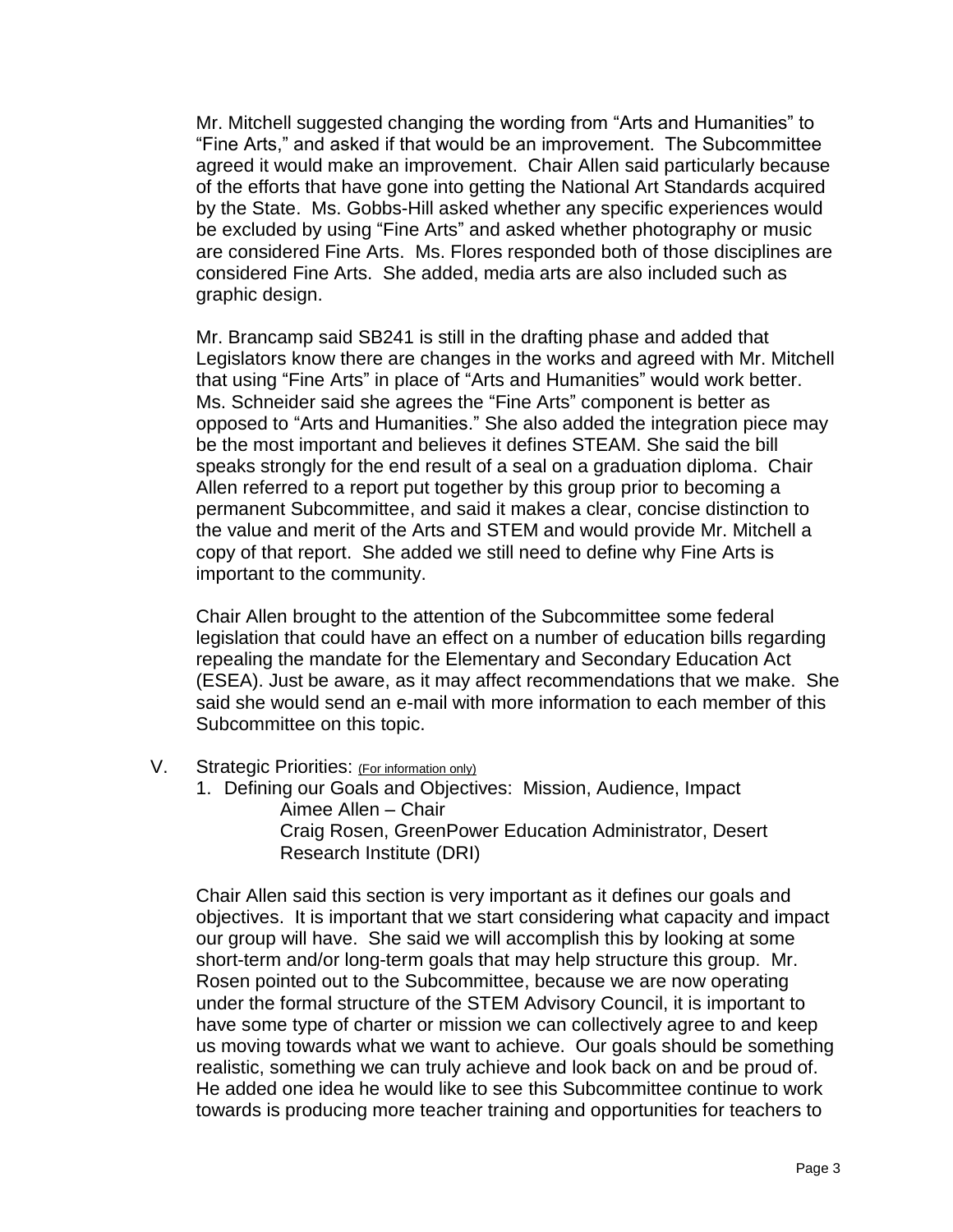really understand STEAM and get a feel for bringing it into their classrooms. Ms. Gobbs-Hill said she would like to see some sort of measurable objective such as leveraging partnerships.

Ms. Dorofachuk, referring to the "Key Strategies and Priorities" in the STEM Strategic Plan, said for "Equity and Access" not all of the Arts are accessible to all students in Nevada. She said she is currently working on an Access to Arts Education Survey with students from the University of Nevada, Las Vegas (UNLV), and believes this might be something to start with and build on later. She added that priority one for the STEM Advisory Council is, "Equity and Access," and by focusing on equitable access first, we insure all children have the same opportunities to learn science, technology, engineering and math. She said that for her, that might be a base priority. She added there was also some good verbiage in the Every Student Succeeds Act, on the national level, that points to how the Arts support STEM learning, especially in regards to access.

Mr. Mitchell referred the Subcommittee to "Goal 4: Increase Scope" Strategy 1: Integrate Arts, Culture and Computer Science programs, activities, and curricula into STEM, both during the school day and after school. This area in the Strategic Plan is where the STEM Advisory Council specifically decided to call out the Arts and Culture in terms of increasing the scope of what we do. He added there are a variety of goals in the Strategic Plan. He said in terms of an action statement, he would suggested two ideas:

- 1) If the Arts can be used as a means to increase performance in STEM, perhaps look at increasing the number of students who participate in quality STEAM related programs both during and after school. Then measure student outcomes (i.e. certain standardized test scores, number of students enrolling in certain classes in high school, students enrolled in certain majors). The goal is to increase the number of college graduates, in either a four-year or two-year university with STEM skills, and how a STEAM program can help to accomplish that goal; and
- 2) What we need to do in high school, middle school and elementary school with STEM to help maintain kid's interest.

Mr. Rosen said one challenge for the state was coming up with the definition for what STEAM education is. He said there are so many different definitions out there, he believes if one is adopted by this Subcommittee, it might improve the chance of moving this conversation forward within the state. Chair Allen suggested this be the immediate first short-time goal for this Subcommittee. She said this is a really specific direction for the Subcommittee.

Chair Allen pointed out topics discussed so far include professional development and bridging the gaps into leveraging organizational capacity and impact, students and creating different audiences and increasing the programmatic access. She said we also have this new suggestion, the need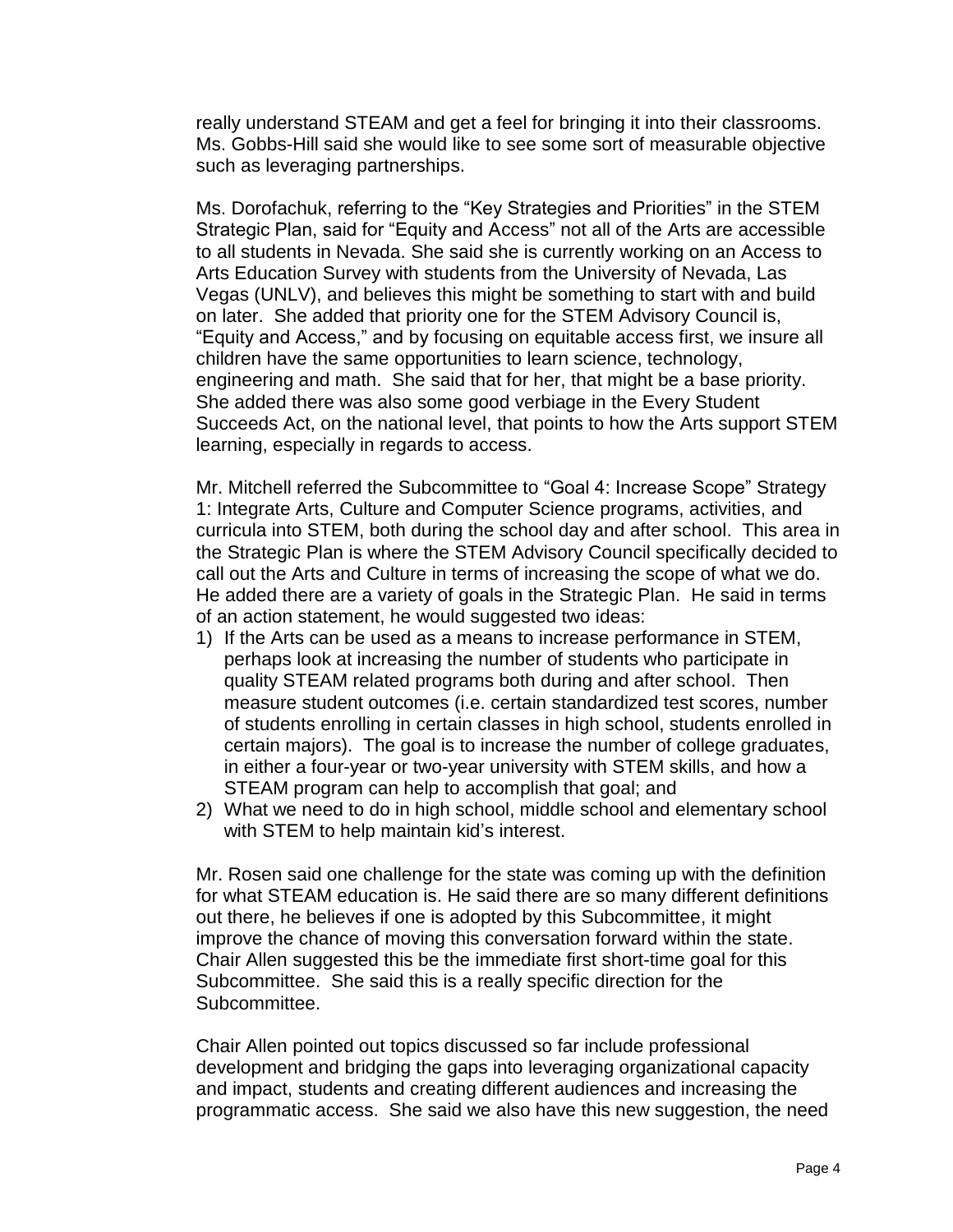for some type of metrics, not only what our goal is, but how we know when we achieve it. We will not get there until we have this working definition of STEAM education. Therefore, I believe this is the obvious short-term goal for this Subcommittee.

Ms. Gobbs-Hill referring to the Strategic Plan priorities of outcomes and strategies, asked what this Subcommittee's level of specificity should be. She said with all the work already done, our work might be duplicative in nature. Mr. Mitchell said the STEM Advisory Council views this document, the STEM Strategic Plan, as a very high-level document with some broad ideas on where it should go. The specifics on how we get there is what the STEM Advisory Council will rely on this Integrating Arts and Culture into STEM Subcommittee to figure out. He added we would rely on this group to add specifics into an action plan that the STEM Advisory Council could then direct, which might be specific recommendations to the legislature, the different school districts, or perhaps the informal learning community or nonprofit community. He said this Subcommittee has more specific expertise when it comes to the Arts than the overall STEM Advisory Council and does not believe this would be duplicitous but rather an enhancement to the work already done. He pointed out that in addition to this Subcommittee, there is a subcommittee on Community Partnerships, which is working on increasing the interaction between businesses and schools to have greater partnerships. They are working on how we give schools the "tool-kits" to reach out to business, as well as how we give businesses the awareness to know what is going on in our schools and to interact with our schools.

Chair Allen asked if there is a very specific directive the STEM Advisory Council would like to give this Subcommittee. She asked what specific population of the key priorities should they target and whether the goal is to actually bring in a specific audience. Mr. Mitchell replied the STEM Advisory Council wants this document to be broad enough that it does not constrain the Subcommittee and be so specific that it would limit good ideas. He suggested, but not limited to, the following:

- Come up with standards for a definition of "STEAM" or "Quality STEAM." It would be valuable to see what quality STEAM looks like. The STEM Advisory Council could then take that, not only to school districts but also informal educators, by providing examples of what this would look like.
- Develop some recommendations for school districts to incorporate STEAM into their classrooms or the overall way of educating students.

Ms. Dorofachuk asked whether they could use the STEM Strategic Plan as an outline. Mr. Mitchell said anywhere in this document where you feel STEAM could be a means or strategy to accomplish those goals, then that is exactly what you want to do. Chair Allen said she is looking for language from this Subcommittee to be really digestible for the people who need a functioning, working definition of what professionals and practitioners in the field know as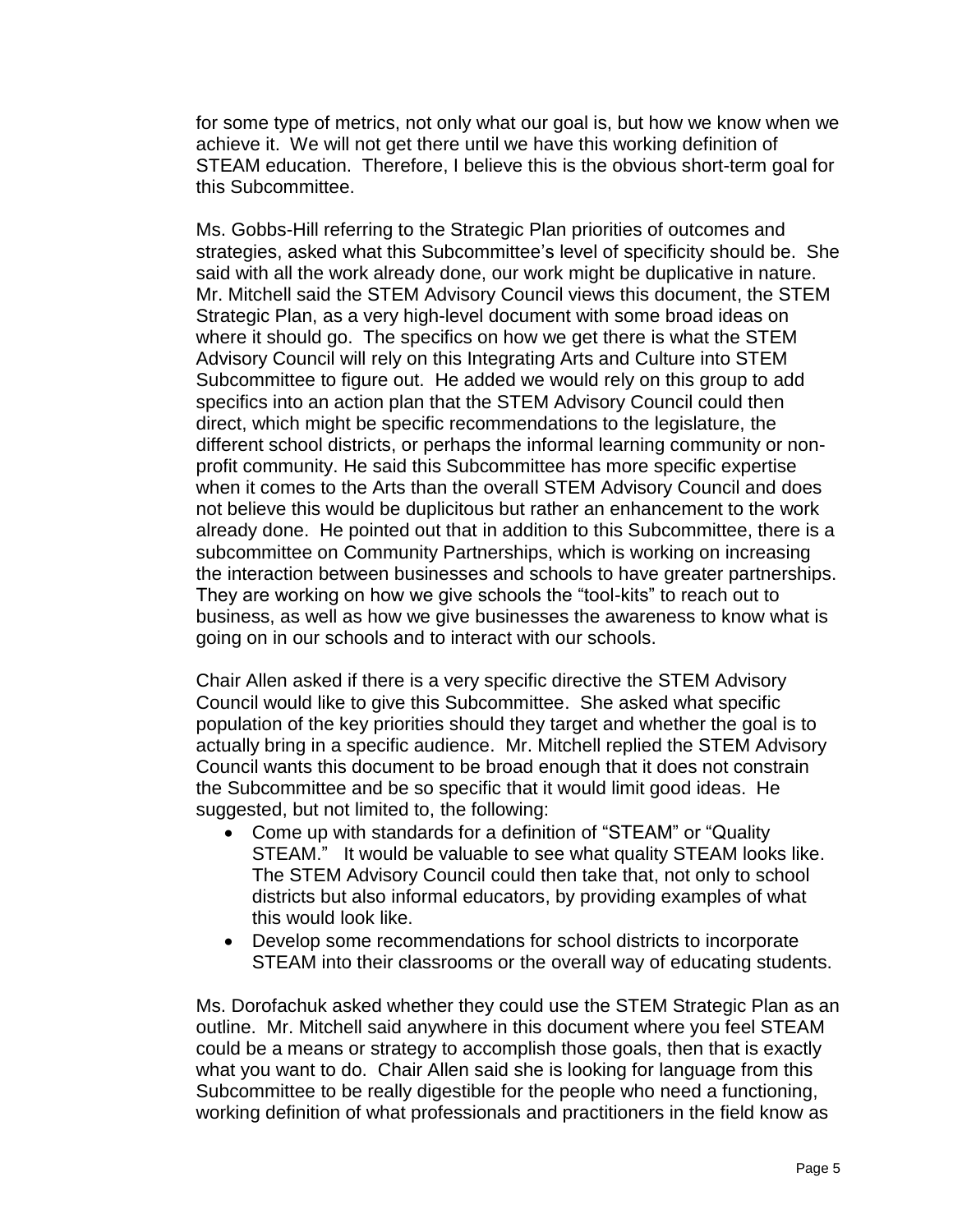what best practices in STEAM look like. Ms. Dorofachuk said we are looking at doing a working definition and also looking at the STEM Strategic Plan to talk about equity and access, quality programming, and professional development at the strategy level. She said she is thinking about what the Arts Council's role would be and how it could possibly lead to some changes in how she does Art in Education grants. She asked whether she should have specific initiatives regarding grants. Ms. Schneider said this goes back to the inherent title of this Subcommittee, "Integrating Arts and Culture into STEM." Mr. Rosen said priority number one is to come up with this definition of what STEAM is for our state and priority number two is looking at how we are proposing integration of the arts and culture into STEM.

Chair Allen, referring to a break-out session with members of this Subcommittee, asked Mr. Mitchell if they could conduct a telephone conference without making their way through an agenda, but making the information public. Mr. Mitchell said the Open Meeting Law, as he understands it, provides that at any time any recommendations are made and decided upon, that needs to be in an open public meeting. If this group was to get together and discuss, debate and deliberate on the definition of STEAM, then you would need to have that in an open public meeting. However, you could have a telephone call with one another and express ideas to each other. That would not need to be made public, as long as you do not have a majority of the members of this Subcommittee participating in any one of these meetings or phone calls, you would be fine. Then, at the next meeting of this Subcommittee, without any decision or recommendation being made, present the body of your conversation or discussion to the Subcommittee during that meeting. This would allow any member of the public to have input before any decision is made.

Chair Allen said she would start circulating proposed language for the working definition of STEAM, casually, to each member of this Subcommittee for individual feedback. Mr. Mitchell recommended she bcc (blind carbon copy) the members individually so those responses can only come back to her as opposed to going to all members, complying with the Open Meeting Law. Chair Allen agreed.

VI. Additional Partnerships and Participants (For information only) Aimee Allen - Chair

> Chair Allen said the wording "Additional Partnerships and Participants" was a bit vague on this agenda item. She said she was referring to the direction this Subcommittee should go in trying to get language established. She said we remain as a group still missing an in-class arts instructor as a member. To develop language, this needs to be addressed. Chair Allen requested suggestions for an in-class arts instructor.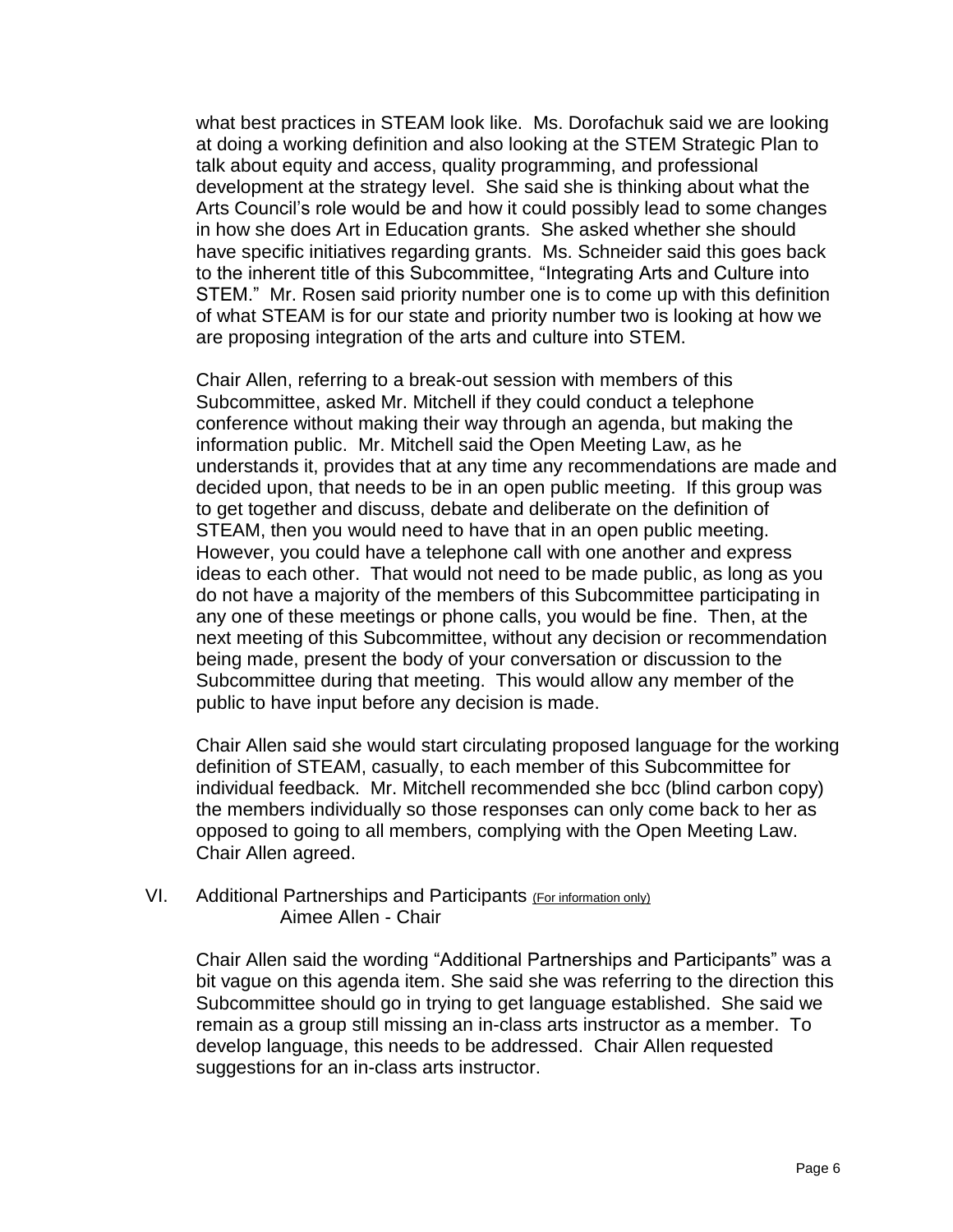Ms. Schneider suggested Susan DeHart, former Elementary Fine Arts Coordinator through the Clark County School District (CCSD) and music specialist, she was responsible for both music and visual arts. She served on Any Given Child initiative and is now a formal member of Partners in Education as well as being involved with Arts Integration ConFABulation.

Ms. Dorofachuk recommended Julie Neal, a Fine Arts Specialist in Washoe County School District (WCSD), with a music background, and was on the standards committee for the Nevada Arts Council. She also suggested rural representation would be very important. Ms. Schneider suggested it be someone who has an understanding of what STEAM is and have some experience either with professional development or have some experience in implementing that and understanding the power of integrating the arts into STEM education.

Ms. Flores suggested Candace Garlock, Visual Arts Instructor at Truckee Meadows Community College (TMCC) and for many years was at Galena High School in Reno, which had a STEAM and arts integrated program. It was also mentioned she is on the Board of Directors for Doral Academy, which is promoted as an arts integrated STEAM school.

Chair Allen asked Ms. Dorofachuk to reach out to Julie Neal on the Subcommittee's behalf and asked Ms. Schneider if she could make the introduction to Susan DeHart and asked Ms. Flores if she could make the introduction to Candace Garlock. All Subcommittee members agreed.

Chair Allen asked Mr. Mitchell about the timeline on SB241. Mr. Mitchell responded it should be fairly soon, probably by end of day today for thoughts or comments. The issue of replacing "arts and humanities" with "fine arts" is something that had been previously discussed and pointed out he was glad this Subcommittee agreed.

VII. Consider Agenda Items for the Next Meeting (For information only) Aimee Allen - Chair

> Chair Allen suggested it will be beneficial to the Subcommittee to get an update on SB241 at the next meeting from Mr. Mitchell. She said we also need to address the language item regarding STEAM. Mr. Rosen suggested Continuing Professional Development as an item.

Mr. Mitchell pointed out the STEM Advisory Council meets each summer in person either in Las Vegas or in Reno and are currently looking at potential dates for this summer, 2017. He said it occurred to him there is significant overlap between some of the Subcommittees and the work they are doing for the STEM Advisory Council. For example, The Integrating Arts and Culture into STEM Subcommittee overlapping with the Informal STEM Learning Environment Subcommittee. He invited all of the Subcommittee members to